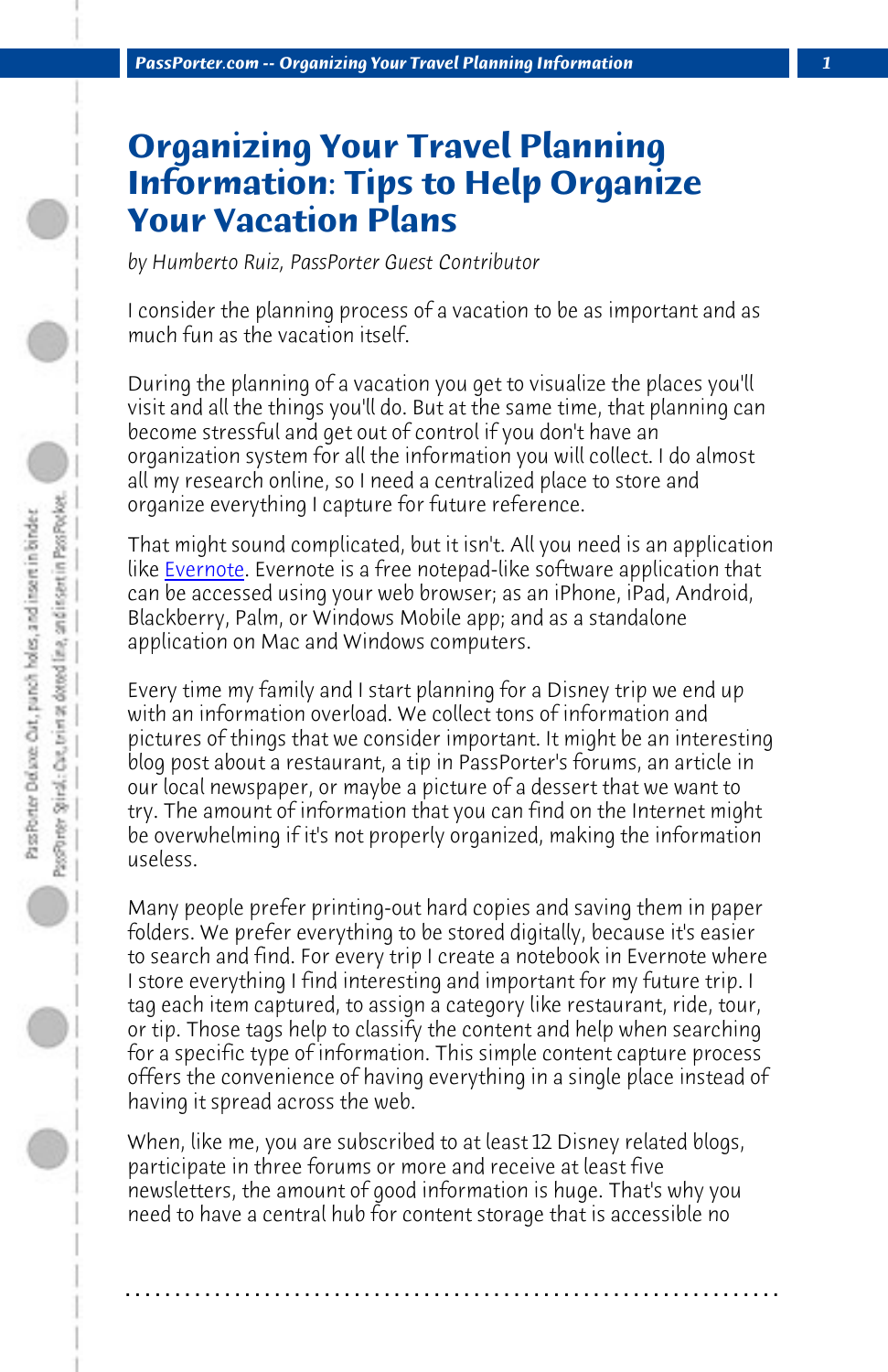*PassPorter.com -- Organizing Your Travel Planning Information (continued) 2*

matter where you are or what type of gadget you use.

For those who prefer to work with pen and paper, or simply find themselves with a lot of papers and no way to scan them into a computer, a simple folder or notebook is a lifesaver. Keep all your papers together in one, central location so you can find everything easily. This is also where you'll want to keep your hotel confirmation letters, Disney's Magical Express documents and tags, cruise documents, related financial records, and so on. The world is not paperless yet, and it's easy to accumulate quite a stack! If you prefer to keep your print guidebook with your papers, PassPorter's Walt Disney World -- or a simple a PassPorter binder and a set of pockets -- is a winner.

Another way of organizing and planning your travel is to use a large whiteboard, or simply a large poster board with sticky notes. You can put the board up in central location in your home so everyone can share in your planning. Use it to create an itinerary, record dining preferences, post tips, display notes, and get excited about your trip!

Finally, let's not discount one of the simplest ways to keep your travel information in one place -- your e-mail box! The best way to do this is to create a special folder or label (as it is called in gMail). When you get [something trip-related, move or copy it to your special folder, o](http://www.passporter.com/articles/organize-travel-planning-information.php)r place your special label on it. Find something online? Mail it to yourself and organize it. This way you can access your e-mail from nearly anywhere. If you happen to have an e-mail account that isn't easily checked online, sign up for a free gMail account and you'll be able to check it anywhere you have Internet access.

There's really so many ways to organize and plan -- have fun finding the way that works best for you! Happy planning!

*About The Author: Humberto Ruiz lives with his family in San Juan, Puerto Rico. He is a first time contributor to PassPorter News.*

*Article last updated: 04-28-2011*

*View the latest version online at: http://www.passporter.com/articles/organize-travel-planning-information.html*

*Copyright by Humberto Ruiz. All rights reserved under International and Pan-American Copyright Conventions. No part of this publication may be stored in a retrieval system or transmitted in any form by any means electronic, mechanical, photocopying, recording, scanning, or otherwise, except as permitted under sections 107 or 108 of the 1976 United*

**. . . . . . . . . . . . . . . . . . . . . . . . . . . . . . . . . . . . . . . . . . . . . . . . . . . . . . . . . . . . . . . . . .**